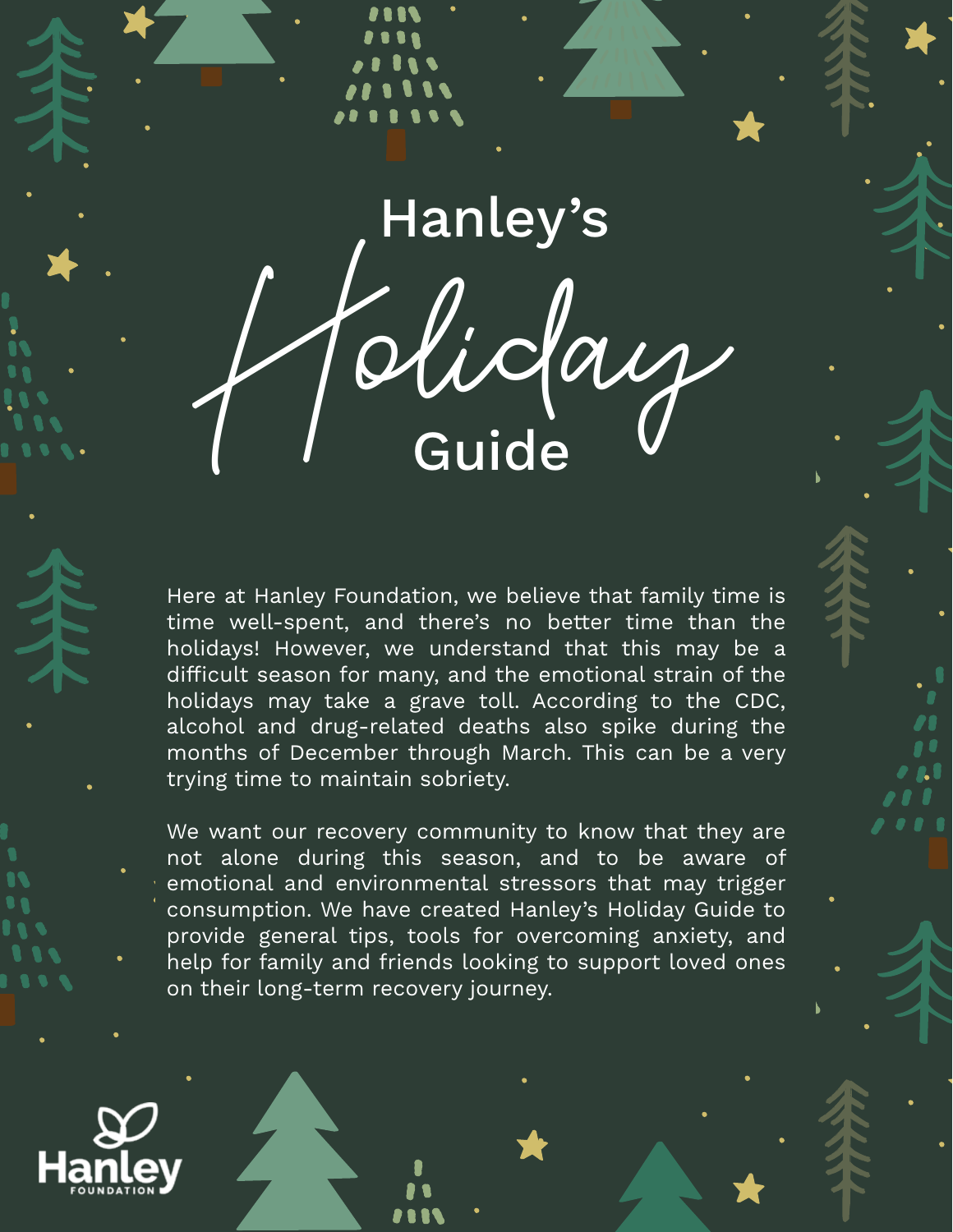### **Stay in Contact With Your Community**

Emotional and mental support are vital during times of stress, such as the holidays. For those with access to a phone or other smart device, be sure to stay in regular contact with friends, sponsors, mental health professionals, physicians, and trusted family members. If you choose to spend the season away from home, look up local AA or NA meeting times and plan to attend. Remember, even if you're unable to physically make it to a meeting, many programs offer virtual meeting options.

### **Common Triggers for Holiday Substance Use**



Feeling pressured into or forced to attend family gatherings and social events



Straining your financial budget with gift-buying



Being expected to plan and prepare extravagant meals, parties, and celebrations



Traveling to visit family and friends



Spending time with relatives you don't get along with



Attempting to reunite with estranged family and friends



Feeling pressured to take part in cultural or family traditions involving alcohol

#### **Know Where to Find Help**

SAMHSA's National Helpline is a free, confidential, 24/7, 365-day-a-year treatment referral and information service (in English and Spanish) for individuals and families facing mental and/or substance use disorders.

> **SAMHSA's National Helpline** 1-800-662-HELP (4357)